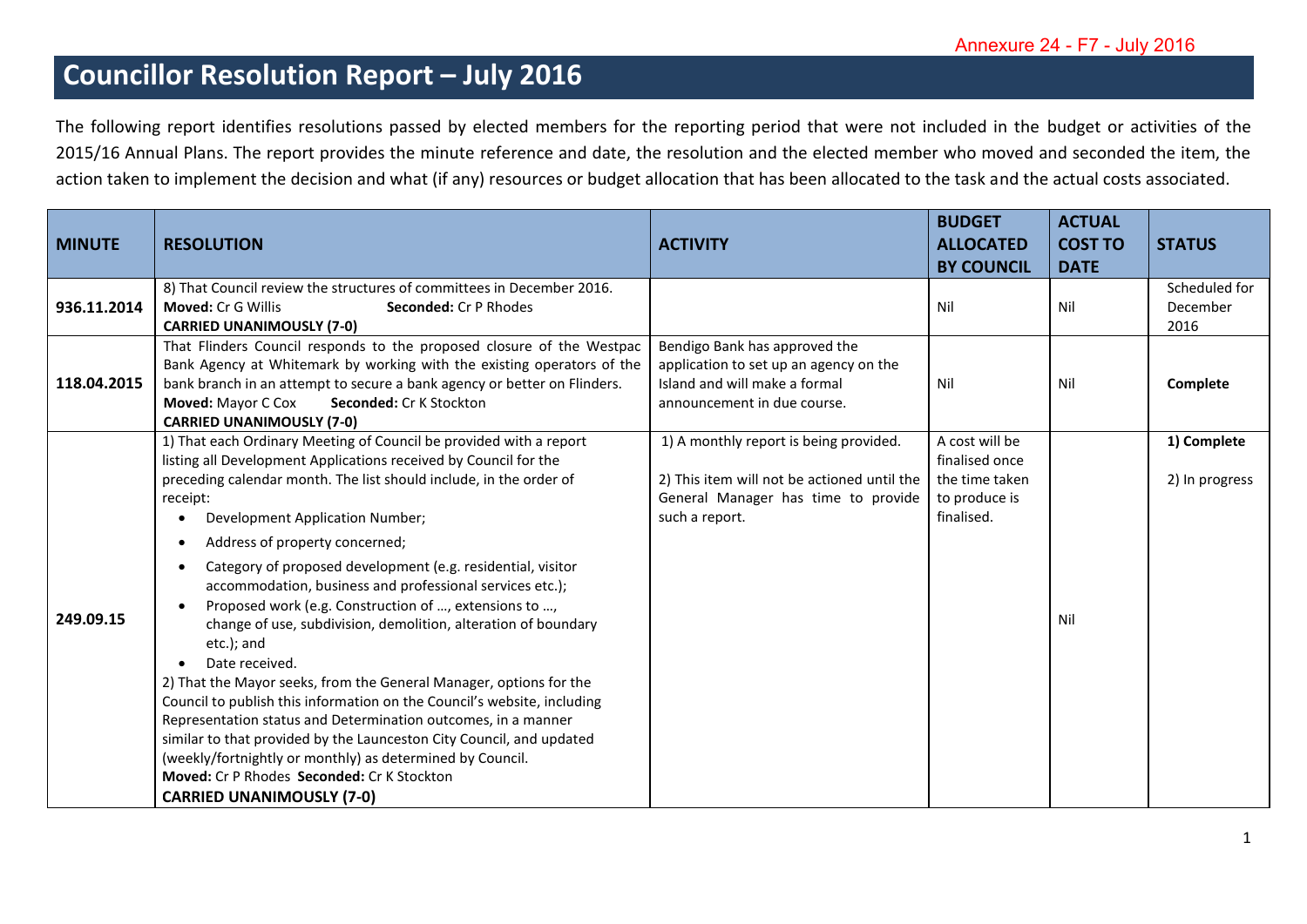## Annexure 24 - F7 - July 2016

| 287.10.2015 | That Council note the motion as recorded in the unconfirmed minutes of<br>the 29th September 2015 Furneaux Group Shipping Special Committee<br>meeting and resolve to undertake the following:<br>That Council engage a container repairer to assess the current state of<br>Council's four refrigerated shipping containers and provide Council with a<br>list of prioritised repairs and a cost estimate to consider.<br>Moved: Mayor C Cox Seconded: Cr K Stockton      | Refer motion 50.03.2016 below.                                                                                                                                                                                                                                                                |         |     | Complete                                     |
|-------------|----------------------------------------------------------------------------------------------------------------------------------------------------------------------------------------------------------------------------------------------------------------------------------------------------------------------------------------------------------------------------------------------------------------------------------------------------------------------------|-----------------------------------------------------------------------------------------------------------------------------------------------------------------------------------------------------------------------------------------------------------------------------------------------|---------|-----|----------------------------------------------|
|             | <b>CARRIED UNANIMOUSLY (6-0)</b>                                                                                                                                                                                                                                                                                                                                                                                                                                           |                                                                                                                                                                                                                                                                                               |         |     |                                              |
| 337.12.2015 | That Council allocates a maximum of \$2,500 to participate in the project to<br>deliver an Asian Engagement Strategy for Northern Tasmania only on the<br>provision that the project is supported by the Department of State Growth.<br>Moved: Cr D Williams<br>Seconded: Deputy Mayor M Cobham<br><b>CARRIED UNANIMOUSLY (7-0)</b>                                                                                                                                        | Council has been invoiced for their<br>contribution of \$2,500 to participate in<br>the Asian Engagement Strategy for<br>Northern Tasmania.                                                                                                                                                   | \$2500  | Nil | Complete                                     |
| 50.03.2016  | That the General Manager:<br>• obtain at least one quotation from a qualified person or business to<br>repair damage to four shipping containers owned by the Council and<br>currently being used for the carriage of chilled and frozen cargo to and<br>from the Municipality; and<br>obtain a further quotation to repair and service the freezer equipment<br>on those containers.<br>Moved: Cr G Willis<br>Seconded: Cr D Williams<br><b>CARRIED UNANIMOUSLY (7-0)</b> | Quotes have been received to repair the<br>shipping containers and Council has<br>made a decision on the future of the<br>containers - closed council motion<br>130.06.2016.                                                                                                                  |         |     | Complete                                     |
| 91.05.2016  | That Council install traffic signs re distances between vehicular and<br>cyclist traffic (as per changes to the Tasmanian Road Rules in<br>February 2015) at strategic locations on the Flinders Island road<br>network. The signs to be located at:<br>Lady Barron;<br>$\bullet$<br>Whitemark; and<br>• Coming out of the airport.<br>Moved: Deputy Mayor M Cobham<br>Seconded: Cr D Williams<br><b>CARRIED UNANIMOUSLY (6-0)</b>                                         | An allocation has been put in the<br>2016/17 Budget for the signage and<br>installation.                                                                                                                                                                                                      | \$1,500 | Nil | In Progress                                  |
| 93.05.2016  | 1. That Council recognises Cr Rhodes' request to resign as the<br>Council representative to Finders Island Tourism & Business Inc.<br>(FITBI) and ratifies the resignation.<br>2. That Council as a member of FITBI considers its representation<br>and the requirements of that representation.<br>3. The Council elects/determines a representative to FITBI and<br>advises FITBI of the appointment.                                                                    | 1. FITBI have been notified of Cr Chris<br>Rhodes' resignation.<br>2. Representation was considered at the<br>May Council meeting.<br>3. A response from FITBI has been<br>received requesting a Councillor be<br>elected as a representative. A NOM will<br>be presented at the July Council |         |     | 1. Complete<br>2. Complete<br>3. In Progress |